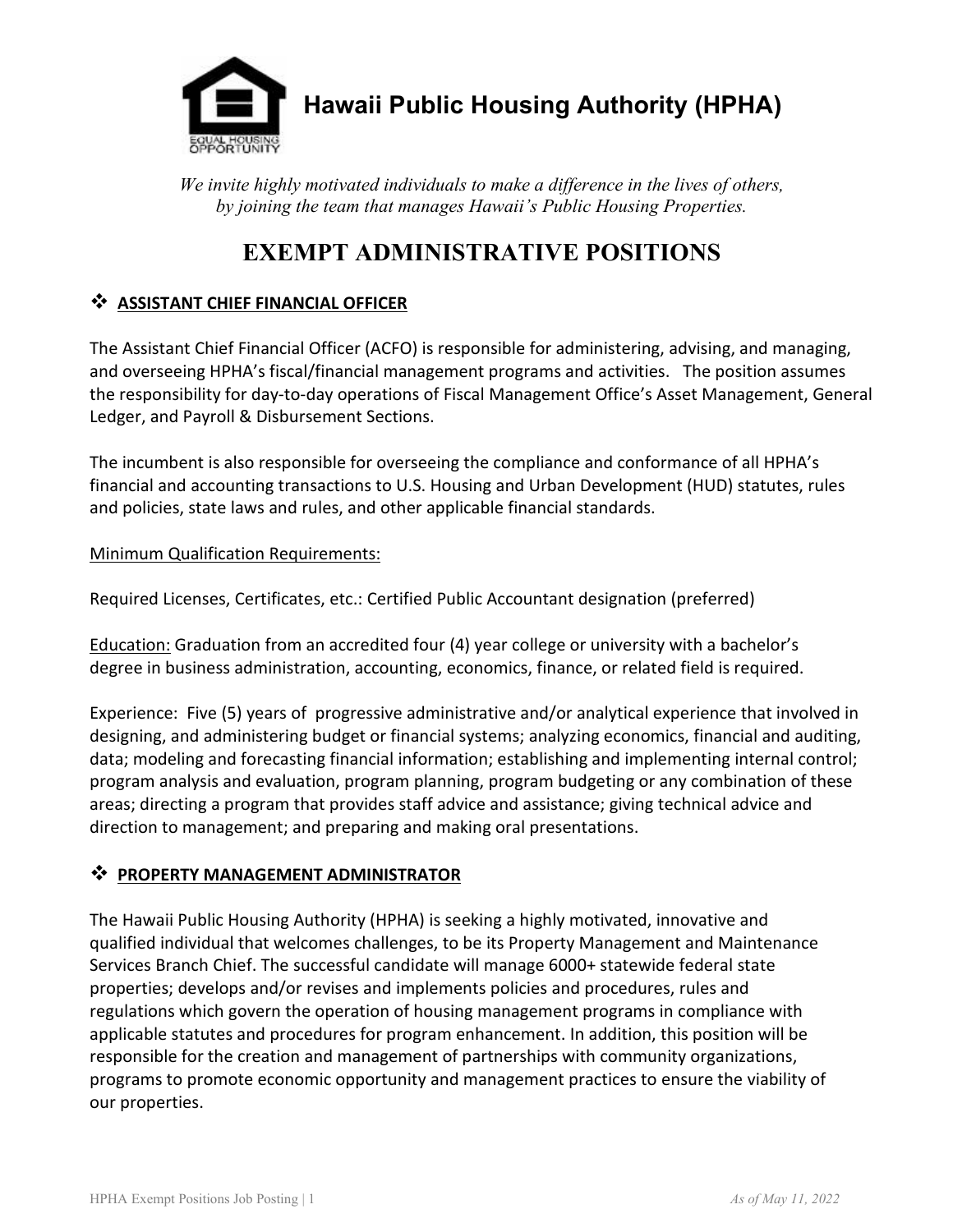#### Minimum Qualification Requirements:

Required Licenses, Certificates, etc.: Valid Class 3, Hawaii State Driver License or equivalent.

Education: Graduation from an accredited four (4) year college or university with a bachelor's degree in business administration, public administration, social sciences, or closely related field. Substitution: In lieu of education, work experience may be substituted. For work experience to qualify in lieu of education, the applicant's overall applicable work experience must have a similar scope and responsibility as to conclusively demonstrate that he/she has the ability to perform the duties and responsibilities for which he/she is being considered, e.g., must possess the knowledge, skills, and abilities.

## Experience:

Supervisory Experience: Five (5) years of supervisory experience which includes: 1) planning and directing the work of others; 2) assigning and reviewing their work; 3) advising them of difficult problem areas, and 4) training and development of employees.

Preferred and Specialized Experience: Five (5) years of progressively responsible experience in the areas of property management, Department of Housing Urban Development (HUD) Rental Assistance experience, asset management budgeting, and fiscal/financial management.

## **PROJECT ENGINEER**

The HPHA's Construction Management Branch is seeking a Project Engineer to manage major capital improvement projects for Federal and State Public Housing developments statewide. As a Project Engineer, the incumbent will be responsible for managing several design and construction projects, ensuring that they are completed within budget and time frames, funding deadlines, and in accordance with federal and/or state rules and regulations. This position will plan projects, prepare cost estimates, manage design, and construction progress, change proposal and progress payment requests, maintain cost data records, wage and hour certification, accessibility compliance, review complex engineering designs, manage, and administer multiple design construction contacts and projects for the HPHA.

Salary Range: \$6,250.00 - \$6,812.00 Monthly \$75,000.00 – \$81,744.00 Annually

## Minimum Qualification Requirements:

Education: Graduation from an accredited college or university with a bachelor's degree in Architecture, Landscape Architecture, Building Construction or Engineering.

Substitution: Excess work experience as described below which provided knowledge, skills, and abilities comparable to those acquired in four years of successful study while completing a college or university curriculum leading to a baccalaureate degree may be substituted for Education on a yearfor-year basis. To be acceptable, the experience must have been of such scope, level, and quality as to assure the possession of comparable knowledge, skills, and abilities.

Experience: Three (3) years of experience in the planning, design, and construction of projects as a project coordinator, project manager. or contracting officer is preferred.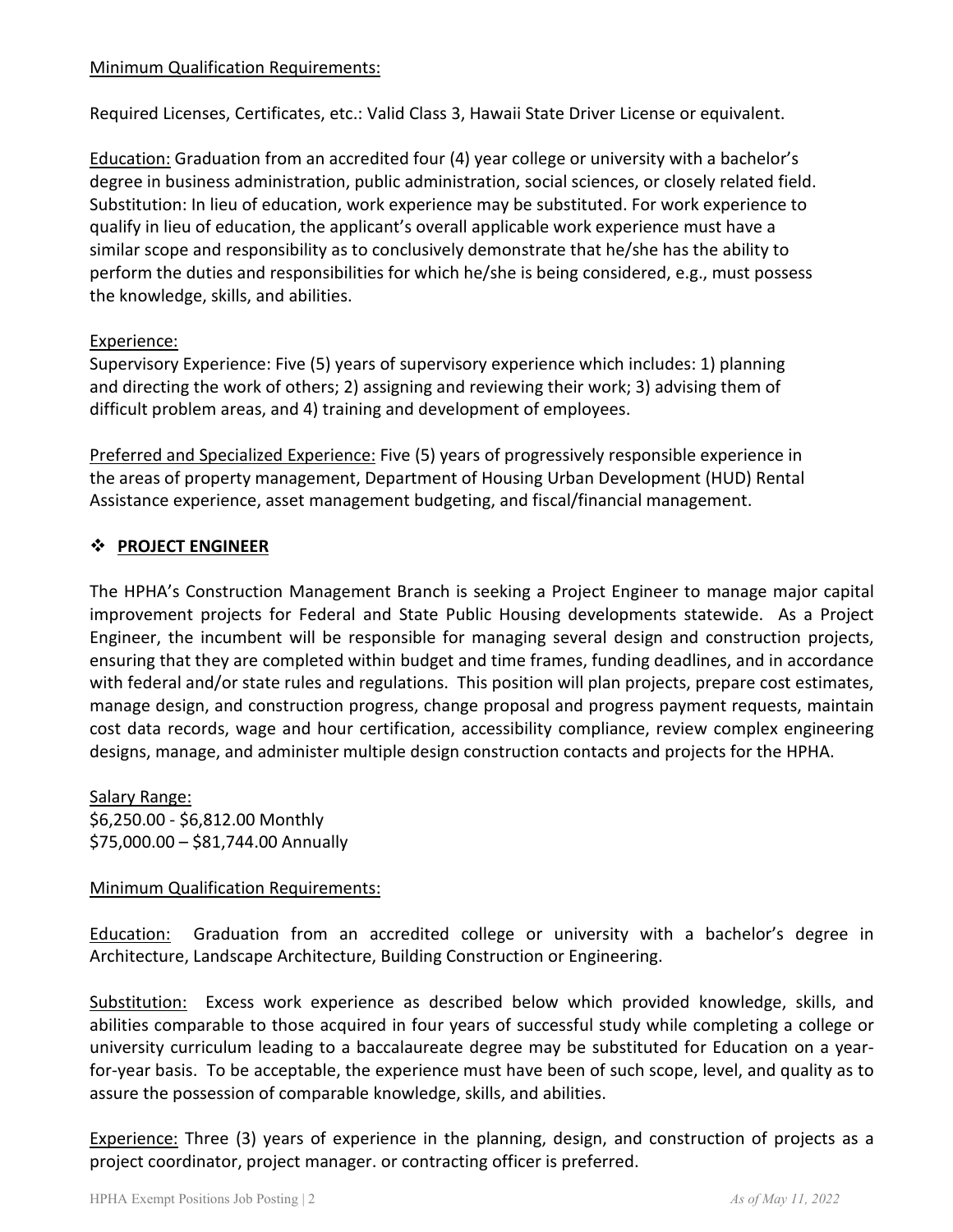Quality of Experience: Possession of the required number of years of experience will not in itself be accepted as proof of qualification for a position. The applicant's overall experience must have been of such scope and level of responsibility as to conclusively demonstrate that he/she has the ability to perform the duties of the position for which he/she is being considered.

## $\div$  **PROPERTY MANAGEMENT COORDINATOR II**

The Property Management & Maintenance Services Branch is seeking a Property Management Coordinator II. This position is primarily responsible for administering and overseeing the various state and federal rental properties that are operated by private property management and to serve as a representative in mixed finance redevelopments. The position also assesses the procurement and delivery of operational and maintenance services such as security, refuse collection, and other afterhour call services. Other responsibilities include coordinating and/or conducting special inspections as necessary in response to complaints, contract violations, or inadequate property management and/or maintenance of HPHA's privately managed properties.

Salary Range: \$5,178.00 - \$6,299.00 Monthly \$62,136.00 – \$75,588.00 Annually

#### Minimum Qualification Requirements:

Education: Graduation from an accredited four (4) year college or university with a bachelor's degree in business administration, finance, accounting or a related field of study.

Specialized Experience: Three (3) years of progressively responsible work in real property management as an employee or agent of a real estate firm, bank, insurance company, etc. engaged in the control and conduct of multiple units and properties housing operations, private housing developments etc.; budgetary control and fiscal management of funds and expenditures related to project operations, maintenance and repair of project facilities; development and implementation of policies, procedures and work plan; property rental, contract review, lease negotiation and preparation.

Supervisory Experience: Two (2) years supervisory work experience in planning, organizing, scheduling, and directing work of others; assigning and reviewing subordinates' work; advising them on difficult work problems; training and developing subordinates; and evaluating their work performance.

#### **HOUSING CONTRACT SPECIALIST (Construction)**

The HPHA's Contract and Procurement Office is seeking a Housing Contract Specialist to secure construction services for the HPHA's Central Offices. The incumbent is responsible to provide agencywide administration of all contracts and procurement activities specializing in construction contracts; ensuring that the agency is in compliance with all federal and state procurement laws, program requirements, and all rules and regulations in securing construction services, for the HPHA.

#### Salary Range: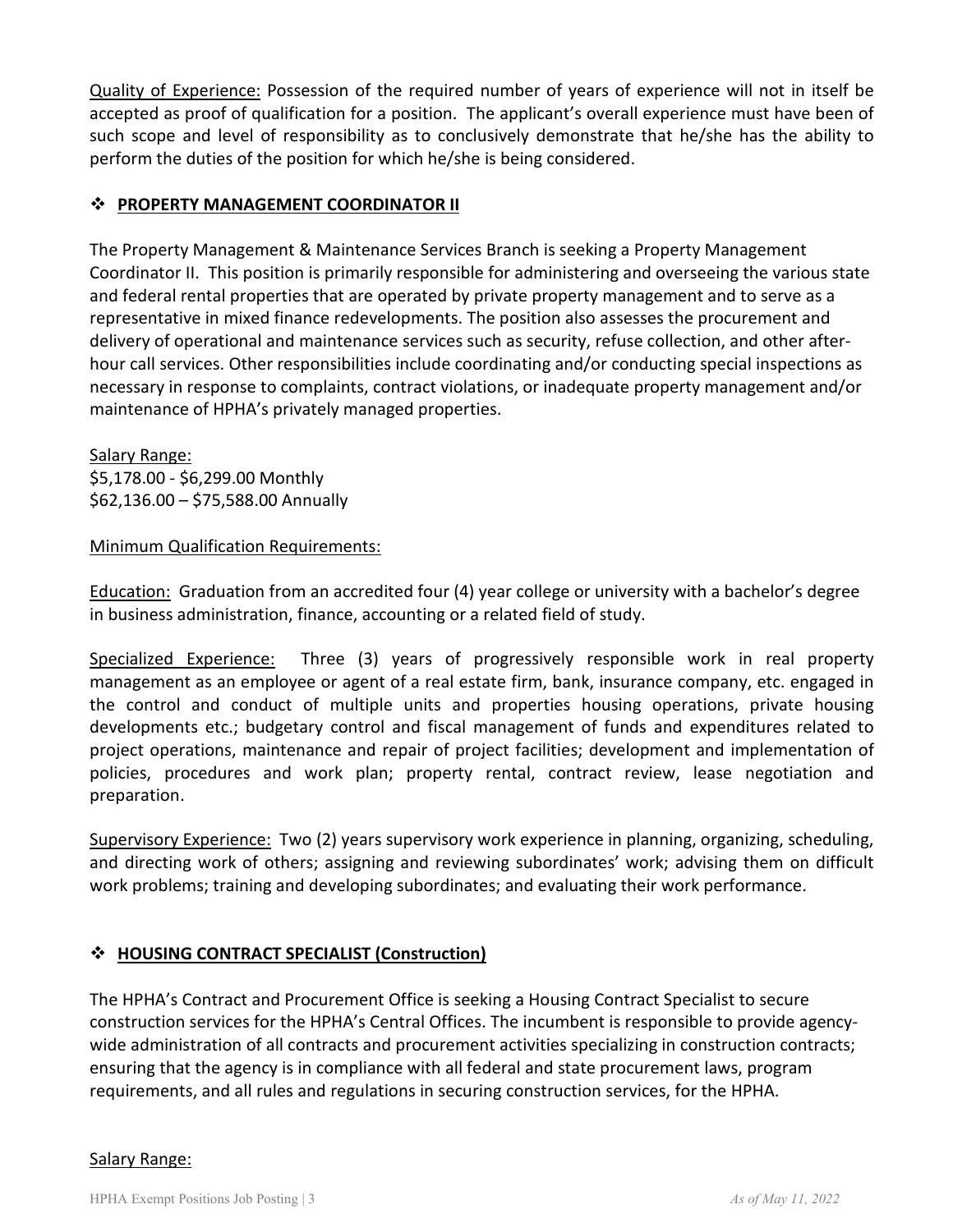## \$4,600.00 - \$5,600.00 Monthly \$55,200.00 - \$67,200.00 Annually

#### Minimum Qualification Requirements:

Required Licenses, Certificates, etc.: Valid Class 3, Hawaii State Driver License or equivalent.

Education: Graduation from a four-year accredited college or university with a degree in architecture, preferred.

Substitution: In lieu of education work experience may be substituted. For work experience to qualify in lieu of education, the applicant's overall applicable work experience must have a similar scope and responsibility as to conclusively demonstrate that he/she has the ability to perform the duties and responsibilities for which he/she is being considered, e.g., must possess the knowledge, skills, and abilities.

Experience: Two (2) years of work experience specializing in design and construction, specifications, plans, preparing contracts, legal documents or notices requiring the knowledge and application of pertinent Federal and State procurement laws, policies and procedures, and contract management.

## **LANDLORD LIAISON**

The Section 8 Subsidy Program is seeking a Landlord Liaison to maintain and develop housing provider relationship in promoting retention and performing market outreach for the housing assistance programs; engage with community landlords and property owners as effective partners to preserve and expand the quality and quantity of available affordable housing options. This position will be responsible in identifying property owners, property managers, service providers and management companies who are willing to provide housing for the voucher program applicants and participants and perform outreach, briefings, and group meetings; conducts housing market research and maintain data on available rental housing units.

Salary Range: \$4,413.00 - \$4,777.00 Monthly \$52,956.00 – \$57,324.00 Annually

#### Minimum Qualification Requirements:

Education: Graduation from a (4) year college/university or commensurate knowledge and/or experience.

Experience: Three (3) years of work experience in the field of social services, case management, counseling, housing, program implementation, community relations or services programs or related field with at least working with diverse low-income populations.